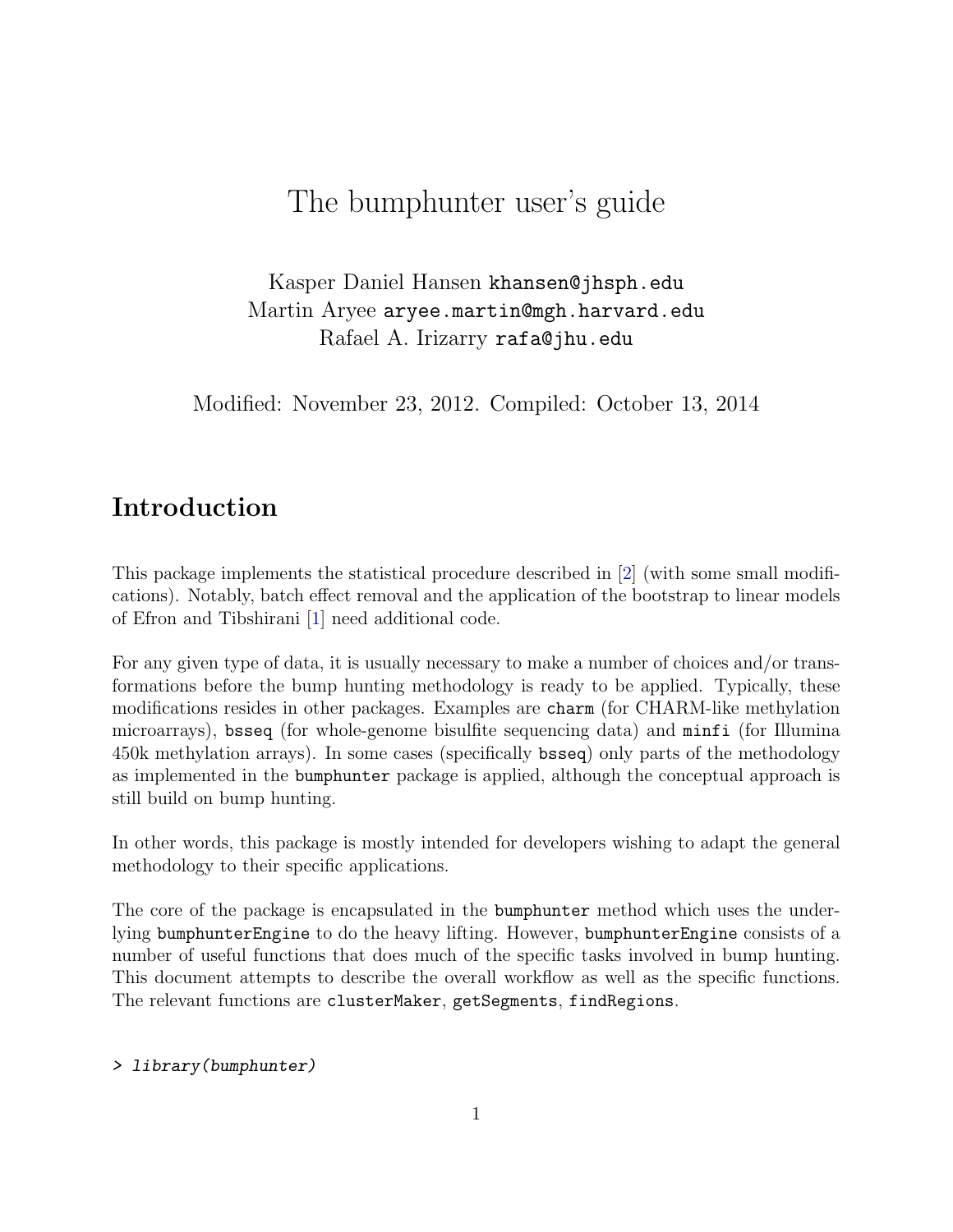Note that this package is written with genomic data as an illustrative example but most of it is easily generalizable to other data types.

### Other functions

Most of the bumphunter package is code for bump hunting. But we also include a number of convenience functions we have found useful, which are not necessarily part of the bump hunting exercise. At the time of writing, this include annotateNearest.

## The Statistical Model

The bump hunter methodology is meant to work on data with several biological replicates, similar to the lmFit function in limma. While the package is written using genomic data as an illustrative example, most of it is generalizable to other data types (with some onedimensional location information).

We assume we have data  $Y_{ij}$  where i represents (biological) replicate and  $l_j$  represents genomic location. The use of j and  $l_j$  is a convenience notation, allowing us to discuss the "next" observation  $j + 1$  which may be some distance  $lj + 1 - l_j$  away. Note that we assume in this notation that all replicates have been observed at the same set of genomic locations.

The basic statistical model is the following:

$$
Y_{ij} = \beta_0(l_j) + \beta_1(l_j)X_j + \varepsilon_{ij}
$$

with i representing subject,  $l_j$  representing the j<sup>th</sup> location,  $X_j$  is the covariate of interest (for example  $X_j = 1$  for cases and  $X_j = 0$  otherwise),  $\varepsilon_{ij}$  is measurement error,  $\beta_0(l)$  is a baseline function, and  $\beta_1(l)$  is the parameter of interest, which is a function of location. We assume that  $\beta_1(l)$  will be equal to zero over most of the genome, and we want to identify stretched where  $\beta_1(l) \neq 0$ , which we call bumps.

We want to share information between nearby locations, typically through some form of smoothing.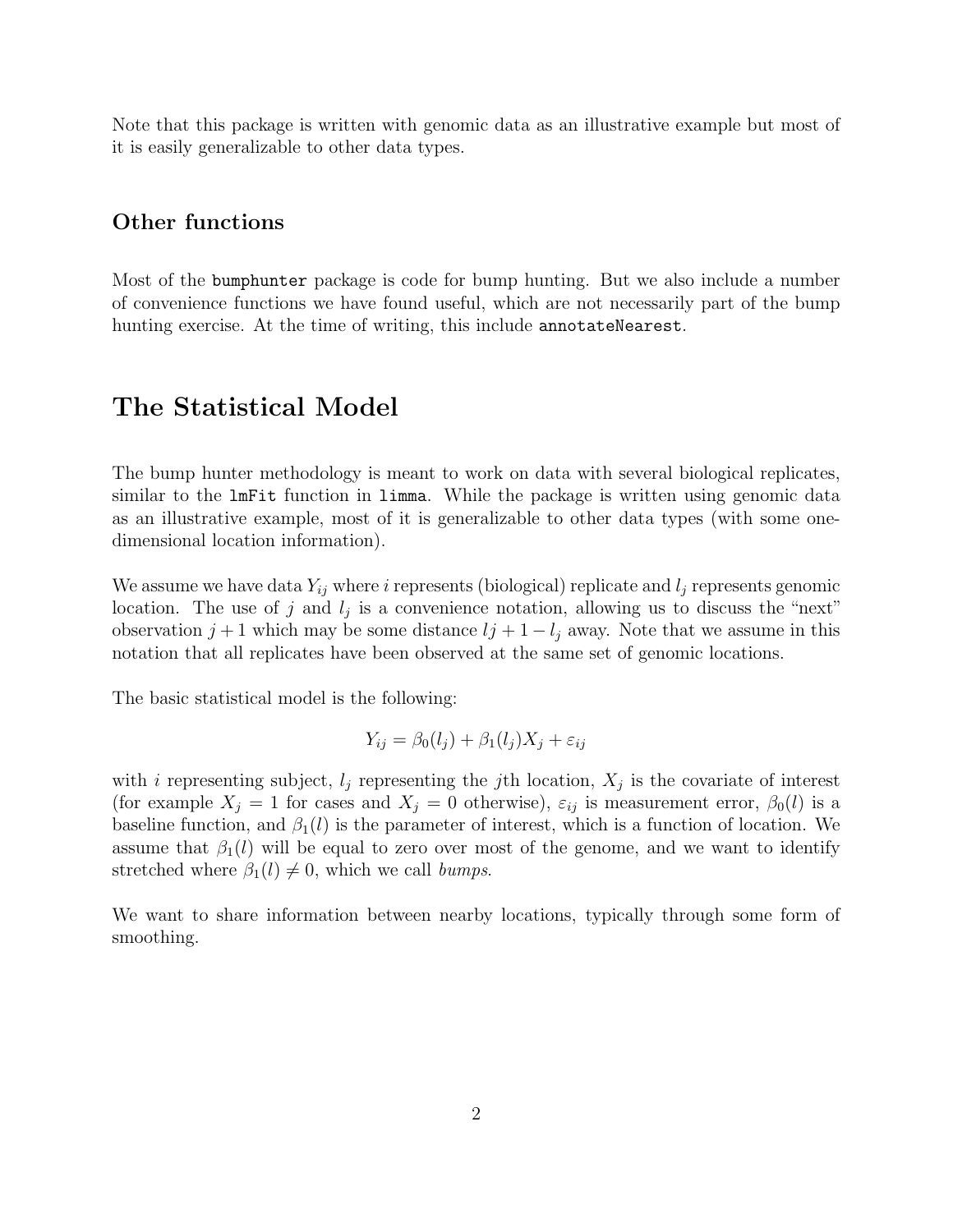## Creating clusters

For many genomic applications the locations are clustered. Each cluster is a distinct unit where the model fitting will be done separately, and each cluster does not depend on the data, only on the locations  $l_j$ . Typically there is some maximal distance, and we do not want to smooth between observations separated by more than this distance. The choice of distance is very application dependent.

"Clusters" are simply groups of locations such that two consecutive locations in the cluster are separated by less than some distance maxGap. For genomic applications, the biggest possible clusters are chromosomes.

The function clusterMaker defines such grouping locations.

Example: We first generate an example of typical genomic locations

```
> pos <- list(pos1=seq(1,1000,35),
+ pos2=seq(2001,3000,35),
+ pos3=seq(1,1000,50))
> chr <- rep(paste0("chr",c(1,1,2)), times = sapply(pos,length))
> pos <- unlist(pos, use.names=FALSE)
```
Now we run the function to obtain the three clusters from the positions. We use the default gap of 300 base pairs (bps), i.e. any two points more than 300 bps away are put in a new cluster. Also, locations from different chromosomes are separated.

```
> cl <- clusterMaker(chr, pos, maxGap = 300)
> table(cl)
cl
1 2 3
29 29 20
```
The output is an indexing variable telling us which cluster each location belongs to. Locations on different chromosomes are always on different clusters.

Note that data from the first chromosome has been split into two clusters: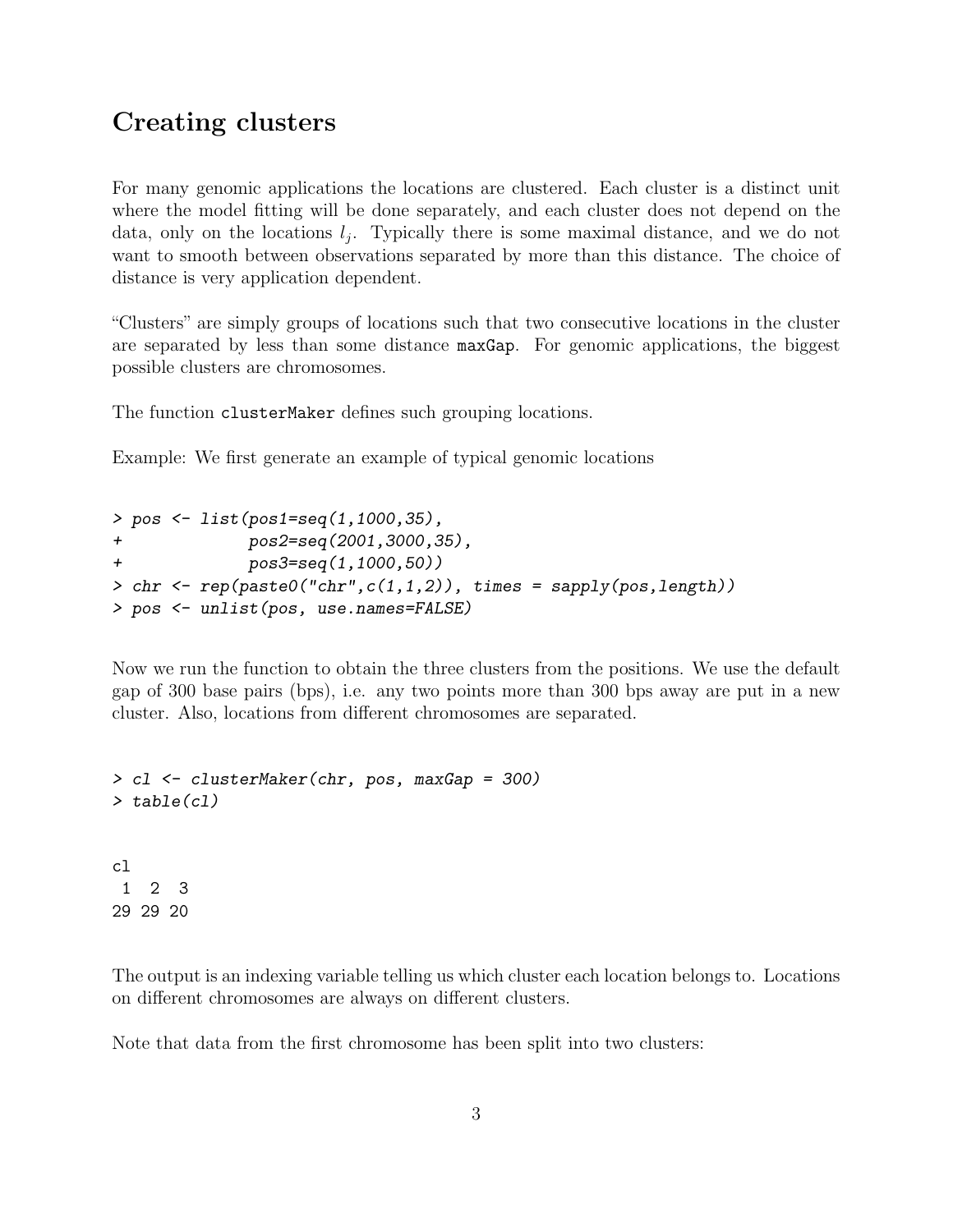```
> ind <- which(chr=="chr1")
> plot(pos[ind], rep(1,length(ind)), col=cl[ind],
+ xlab="locations", ylab="")
```


## Breaking into segments

The function getSegments is used to find segments that are positive, near zero, and negative. Specifically we have a vector of numbers  $\theta_i$  with each number associated with a genomic location  $l_j$  (thinks either test statistics or estimates of  $\beta_i(l)$ ). A segment is a list of consecutive locations such that all  $\theta_l$  in the segment are either "positive", "near zero" or "negative". In order to define "positive" etc we need a cutoff which is one number  $L$  (in which case "near zero" is  $[-L, L]$  or two numbers L, U (in which case "near zero" is  $[L; U]$ ).

Example: we are going to create a simulated  $\beta_1(l)$  with a couple of real bumps.

```
> Indexes <- split(seq_along(cl), cl)
> beta1 <- rep(0, length(pos))
> for(i in seq(along=Indexes)){
+ ind <- Indexes[[i]]
+ x <- pos[ind]
+ z \leftarrow scale(x, median(x), max(x)/12)+ beta1[ind] <- i*(-1)^(i+1)*pmax(1-abs(z)^3,0)^3 ##multiply by i to vary size
+ }
```
We now find bumps of this functions by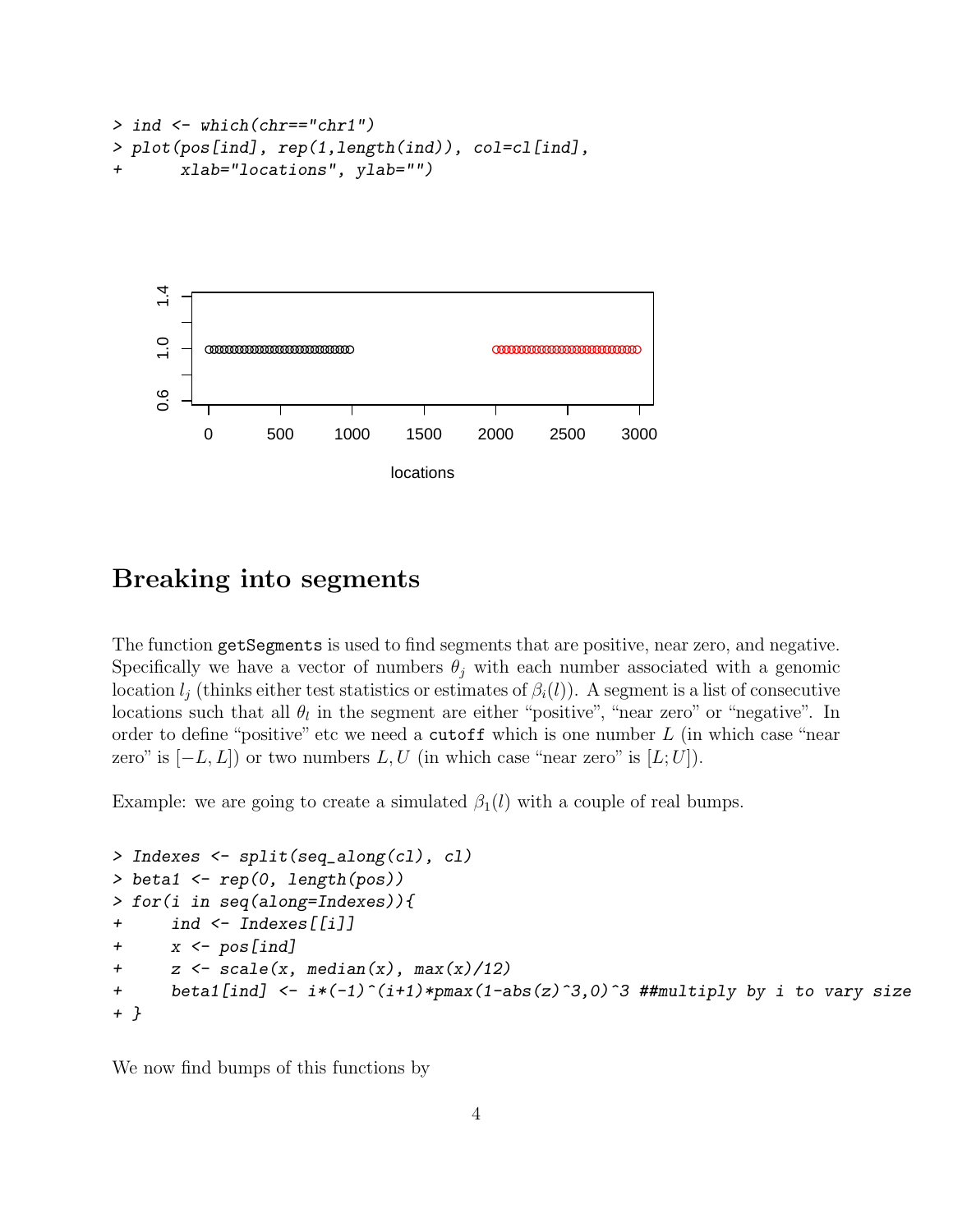> segs <- getSegments(beta1, cl, cutoff=0.05)

Now we can make, for example, a plot of all the positive bumps

```
> par(mfrow=c(1,2))> for(ind in segs$upIndex){
+ index <- which(cl==cl[ind[1]])
+ plot(pos[index], beta1[index],
+ xlab=paste("position on", chr[ind[1]]),
+ ylab="beta1")
+ points(pos[ind], beta1[ind], pch=16, col=2)
+ abline(h = 0.05, col = "blue")+ }
```


This function is used by regionFinder which is described next.

## regionFinder

This function packages up the results of getSegments into a table of regions with the location and characteristics of bumps.

```
> tab <- regionFinder(beta1, chr, pos, cl, cutoff=0.05)
> tab
```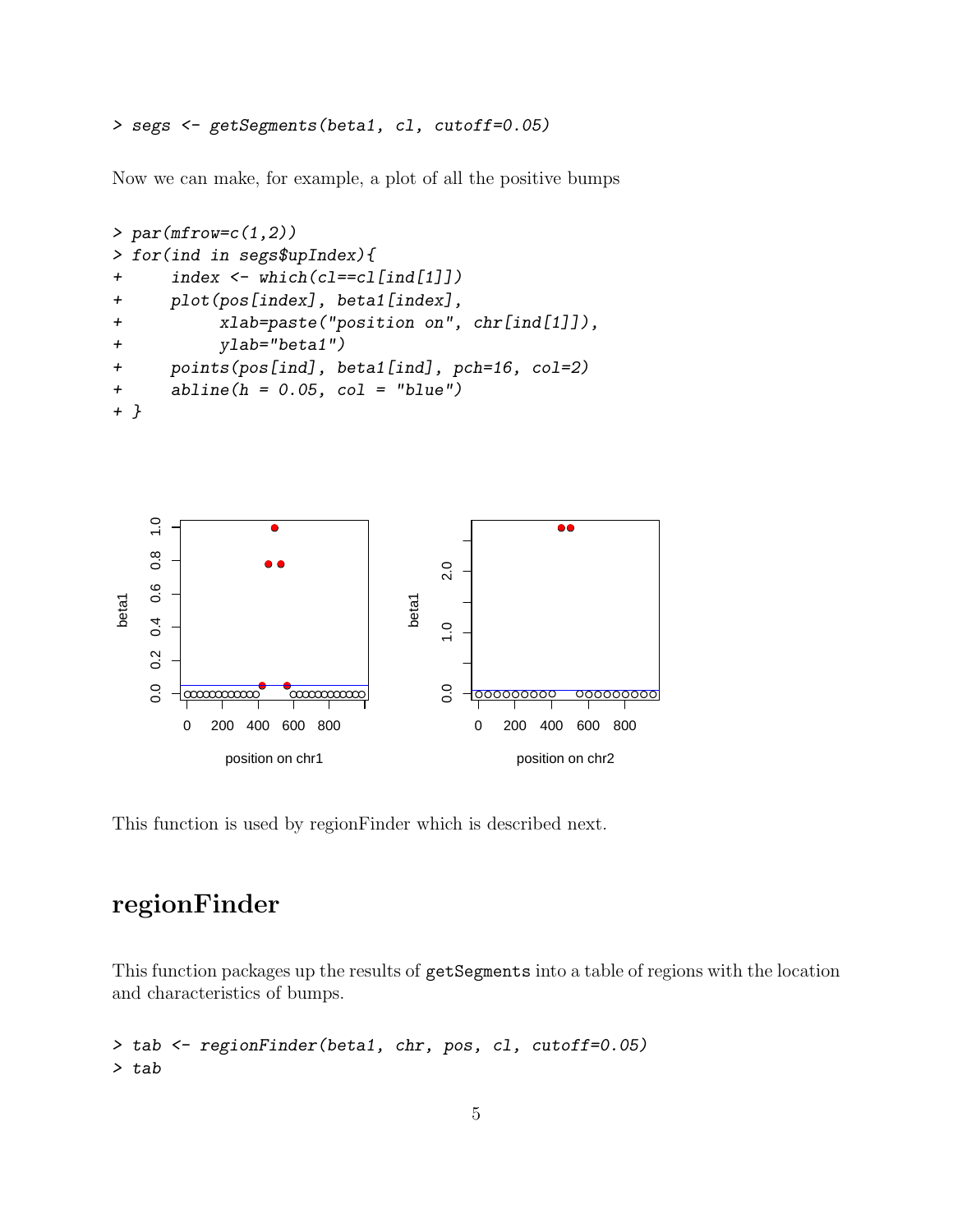```
chr start end value area cluster indexStart indexEnd L
3 chr1 2281 2701 -1.2636037 16.426848 2 38 50 13
2 chr2 451 501 2.7262463 5.452493 3 68 69 2
1 chr1 421 561 0.5336474 2.668237 1 13 17 5
 clusterL
3 29
2 20
1 29
```
In the plot in the preceding section we show two of these regions in red.

Note that regionFinder and getSegments do not really contain any statistical model. All it does is finding regions based on segmenting a vector  $\theta_j$  associated with genomic locations  $l_j$ .

## Bumphunting

Bumphunter is a more complicated function. In addition to regionFinder and clusterMaker it also implements a statistical model as well as permutation testing to assess uncertainty.

We start by creating a simulated data set of 10 cases and 10 controls (recall that beta1 was defined above).

```
> beta0 <- 3*sin(2*pi*pos/720)
> X \leftarrow \text{cbind}(\text{rep}(1, 20), \text{rep}(c(0, 1), \text{each=10}))> error <- matrix(rnorm(20*length(beta1), 0, 1), ncol=20)
> y <- t(X[,1])%x%beta0 + t(X[,2])%x%beta1 + error
```
Now we can run bumphunter

```
> tab \leq bumphunter(y, X, chr, pos, cl, cutoff=.5)
> tab
```
\$table chr start end value area cluster indexStart indexEnd 13 chr1 2351 2701 -1.6355668 17.9912351 2 40 50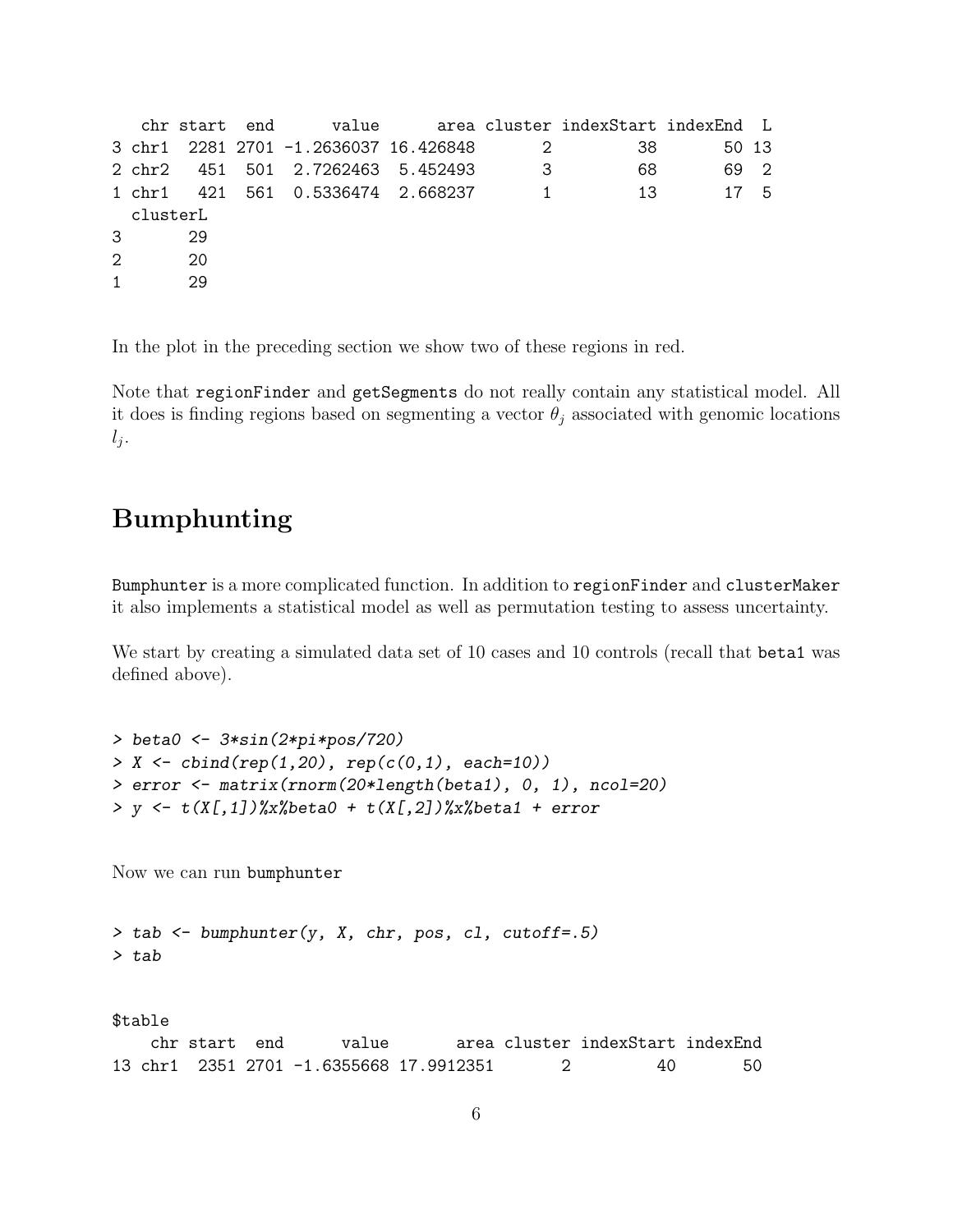| 8                   | chr2                | 451                 | 501   | 2.7237451            | 5.4474901 | 3              | 68          | 69 |
|---------------------|---------------------|---------------------|-------|----------------------|-----------|----------------|-------------|----|
| $\overline{2}$      | chr1                | 491                 | 526   | 1.4692630            | 2.9385259 | $\mathbf{1}$   | 15          | 16 |
|                     | 14 chr2             | 901                 |       | $901 - 0.9320635$    | 0.9320635 | 3              | 77          | 77 |
|                     | $12$ chr $1$        |                     |       | 2036 2036 -0.7418113 | 0.7418113 | $\overline{2}$ | 31          | 31 |
| 3                   | chr1                | 736                 | 736   | 0.6984470            | 0.6984470 | $\mathbf{1}$   | 22          | 22 |
|                     | $11$ chr $1$        | 911                 |       | $911 - 0.6843332$    | 0.6843332 | $\mathbf{1}$   | 27          | 27 |
| 7                   | chr2                | 301                 | 301   | 0.6444073            | 0.6444073 | 3              | 65          | 65 |
| 6                   | chr2                | 201                 | 201   | 0.6095003            | 0.6095003 | 3              | 63          | 63 |
| 9                   | chr1                | 141                 |       | 141 -0.5861420       | 0.5861420 | $\mathbf{1}$   | $\mathbf 5$ | 5  |
| 4                   | chr1                | 981                 | 981   | 0.5838711            | 0.5838711 | $\mathbf{1}$   | 29          | 29 |
| 5                   | chr1                | 2876 2876           |       | 0.5540799            | 0.5540799 | $\overline{2}$ | 55          | 55 |
|                     | $10$ chr $1$        | 351                 |       | 351 -0.5533324       | 0.5533324 | $\mathbf{1}$   | 11          | 11 |
| $\mathbf{1}$        | chr1                | 386                 | 386   | 0.5502981            | 0.5502981 | $\mathbf{1}$   | 12          | 12 |
|                     |                     | L clusterL          |       |                      |           |                |             |    |
|                     | 13 11               | 29                  |       |                      |           |                |             |    |
| 8                   | $\overline{2}$      | 20                  |       |                      |           |                |             |    |
| $\overline{2}$      | $\sqrt{2}$          | 29                  |       |                      |           |                |             |    |
| 14                  | $\mathbf{1}$        | 20                  |       |                      |           |                |             |    |
| 12                  | $\mathbf{1}$        | 29                  |       |                      |           |                |             |    |
| 3                   | $\mathbf 1$         | 29                  |       |                      |           |                |             |    |
| 11                  | $\mathbf{1}$        | 29                  |       |                      |           |                |             |    |
| 7                   | $\mathbf 1$         | 20                  |       |                      |           |                |             |    |
| 6                   | $\mathbf 1$         | 20                  |       |                      |           |                |             |    |
| 9                   | $\mathbf 1$         | 29                  |       |                      |           |                |             |    |
| 4                   | $\mathbf{1}$        | 29                  |       |                      |           |                |             |    |
| 5                   | $\mathbf{1}$        | 29                  |       |                      |           |                |             |    |
| 10                  | $\mathbf{1}$        | 29                  |       |                      |           |                |             |    |
| $\mathbf{1}$        | 1                   | 29                  |       |                      |           |                |             |    |
|                     |                     |                     |       |                      |           |                |             |    |
| \$coef              |                     |                     |       |                      |           |                |             |    |
|                     |                     |                     | [, 1] |                      |           |                |             |    |
| $[1,] -0.366362256$ |                     |                     |       |                      |           |                |             |    |
| $[2,]$ 0.094598901  |                     |                     |       |                      |           |                |             |    |
| $[3,] -0.386382529$ |                     |                     |       |                      |           |                |             |    |
| $[4,] -0.274731401$ |                     |                     |       |                      |           |                |             |    |
|                     | $[5,] -0.586141987$ |                     |       |                      |           |                |             |    |
| $[6,] -0.201445895$ |                     |                     |       |                      |           |                |             |    |
|                     |                     | $[7,] -0.193903955$ |       |                      |           |                |             |    |
|                     | $[8,] -0.010976310$ |                     |       |                      |           |                |             |    |

[9,] 0.028613927

- $[10,] -0.089806673$
- $[11,] -0.553332357$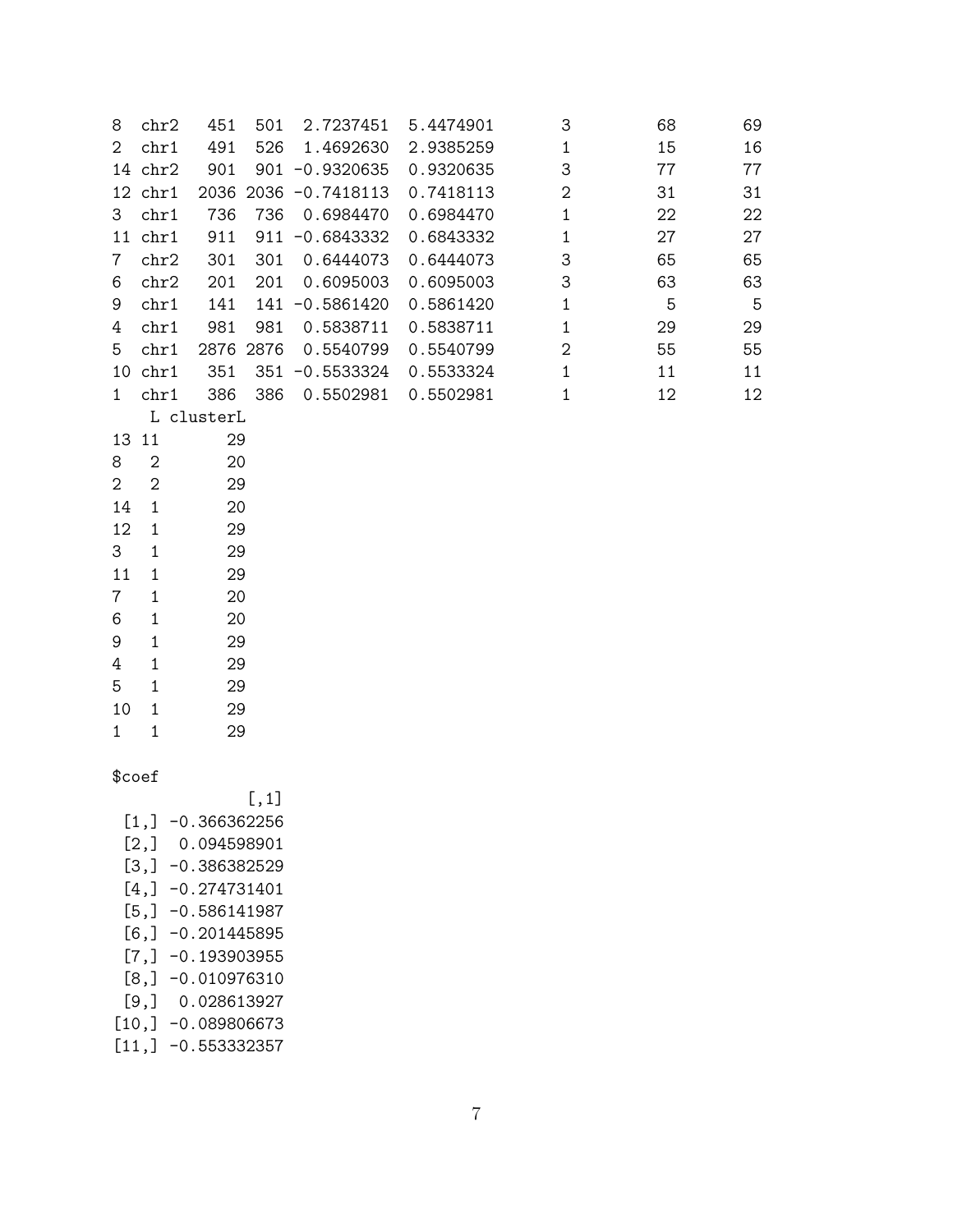| [12,]  | 0.550298052    |
|--------|----------------|
| [13,   | 0.307700473    |
| [14,   | 0.168614073    |
| [15,]  | 1.295059624    |
| [16,   | 1.643466286    |
| [17,   | $-0.158516646$ |
| [18, ] | $-0.130426445$ |
| [19,]  | 0.135686027    |
| [20, ] | 0.281868129    |
| [21,   | 0.382731419    |
| [22,]  | 0.698447049    |
| [23,]  | $-0.313192294$ |
| [24,]  | 0.280784544    |
| [25,]  | $-0.367361043$ |
| [26, ] | 0.191818806    |
| [27,]  | $-0.684333202$ |
| [28, ] | $-0.384884748$ |
| [29,]  | 0.583871117    |
| [30,]  | 0.363181599    |
| [31,   | $-0.741811306$ |
| [32,]  | $-0.229147567$ |
| [33,]  | 0.123795446    |
| [34,]  | 0.185098890    |
| [35, ] | $-0.215696767$ |
| [36,]  | $-0.406131206$ |
| [37,]  | 0.312903536    |
| [38,]  | $-0.287451571$ |
| [39,]  | $-0.217894850$ |
| [40, ] | $-0.706520749$ |
| [41,   | $-1.834160944$ |
| [42,]  | $-2.159037019$ |
| [43,]  | $-2.356109681$ |
| [44,   | $-1.758863338$ |
| [45,]  | -2.209116354   |
| [46, ] | $-1.969546915$ |
| [47,]  | $-2.106921701$ |
| [48, ] | $-1.463597489$ |
| [49,]  | $-0.815192008$ |
| [50,   | $-0.612168926$ |
| [51,]  | 0.480472732    |
| [52,]  | $-0.019938569$ |
| [53,]  | 0.119017050    |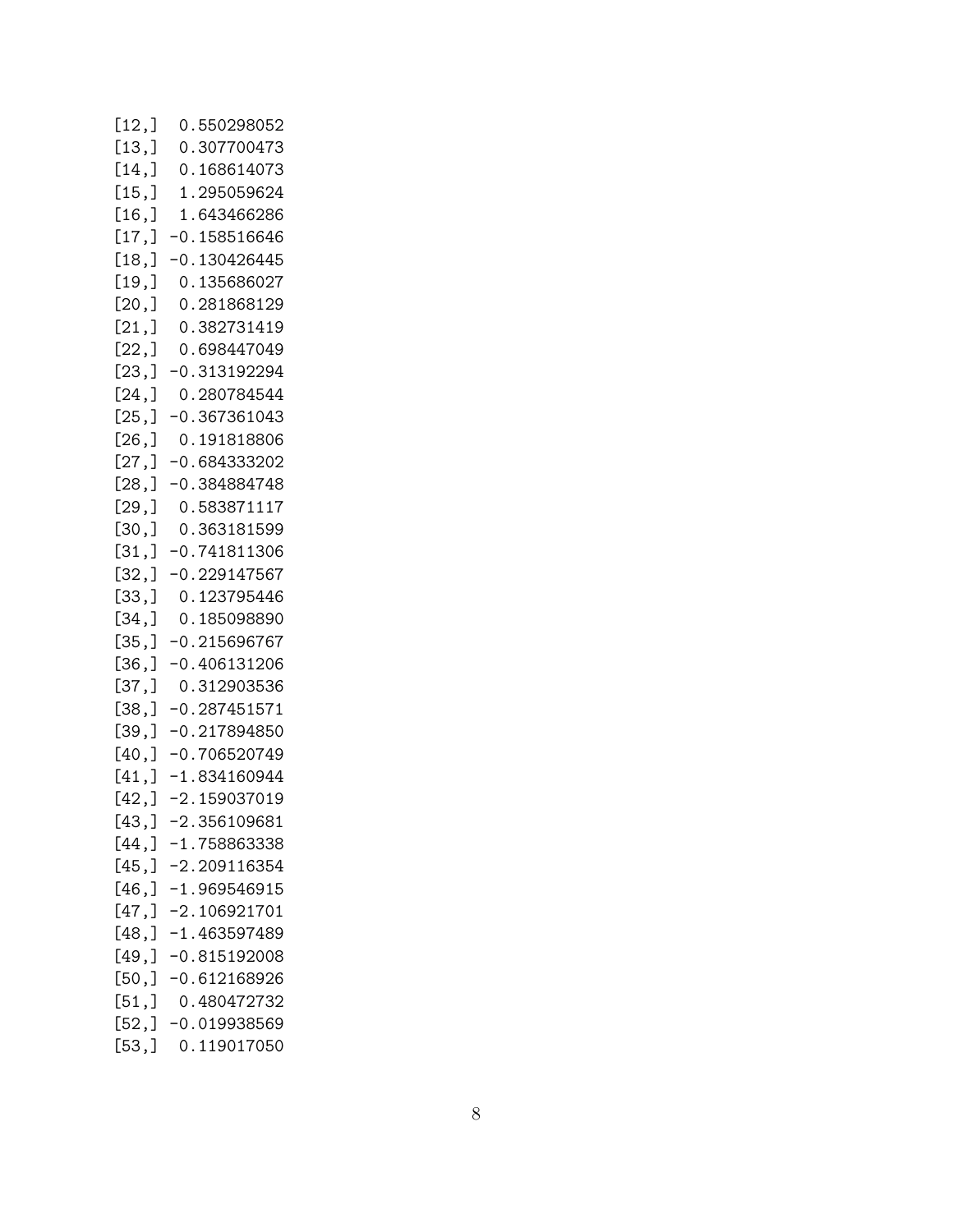| [54,   | 0.295718629    |
|--------|----------------|
| [55,]  | 0.554079930    |
| [56, ] | $-0.205140340$ |
| [57,]  | $-0.110435158$ |
| [58,]  | 0.103557520    |
| [59,]  | -0.030781576   |
| [60,]  | $-0.027979144$ |
| [61, ] | 0.023034736    |
| [62, ] | $-0.211490838$ |
| [63,]  | 0.609500315    |
| [64,]  | 0.271758742    |
| [65,]  | 0.644407271    |
| [66,]  | 0.060264242    |
| [67,]  | 0.090264148    |
| [68,]  | 2.570123053    |
| [69,]  | 2.877367074    |
| [70,]  | -0.491800509   |
| [71,]  | $-0.293039815$ |
| [72,]  | 0.014243206    |
| [73,]  | 0.343615447    |
| [74,]  | $-0.273329406$ |
| [75,]  | $-0.368317505$ |
| [76,]  | $-0.230140387$ |
| [77,]  | -0.932063525   |
| [78,]  | $-0.007320682$ |

### \$fitted

|       | $[$ ,1]        |
|-------|----------------|
|       |                |
| [1,]  | $-0.366362256$ |
| [2,]  | 0.094598901    |
| [3,]  | $-0.386382529$ |
| [4,]  | $-0.274731401$ |
| [5,]  | $-0.586141987$ |
| [6,]  | $-0.201445895$ |
| [7,]  | $-0.193903955$ |
| [8,]  | $-0.010976310$ |
| [9,]  | 0.028613927    |
| [10,] | $-0.089806673$ |
| [11,  | $-0.553332357$ |
| [12,] | 0.550298052    |
| [13,  | 0.307700473    |
| [14,  | 0.168614073    |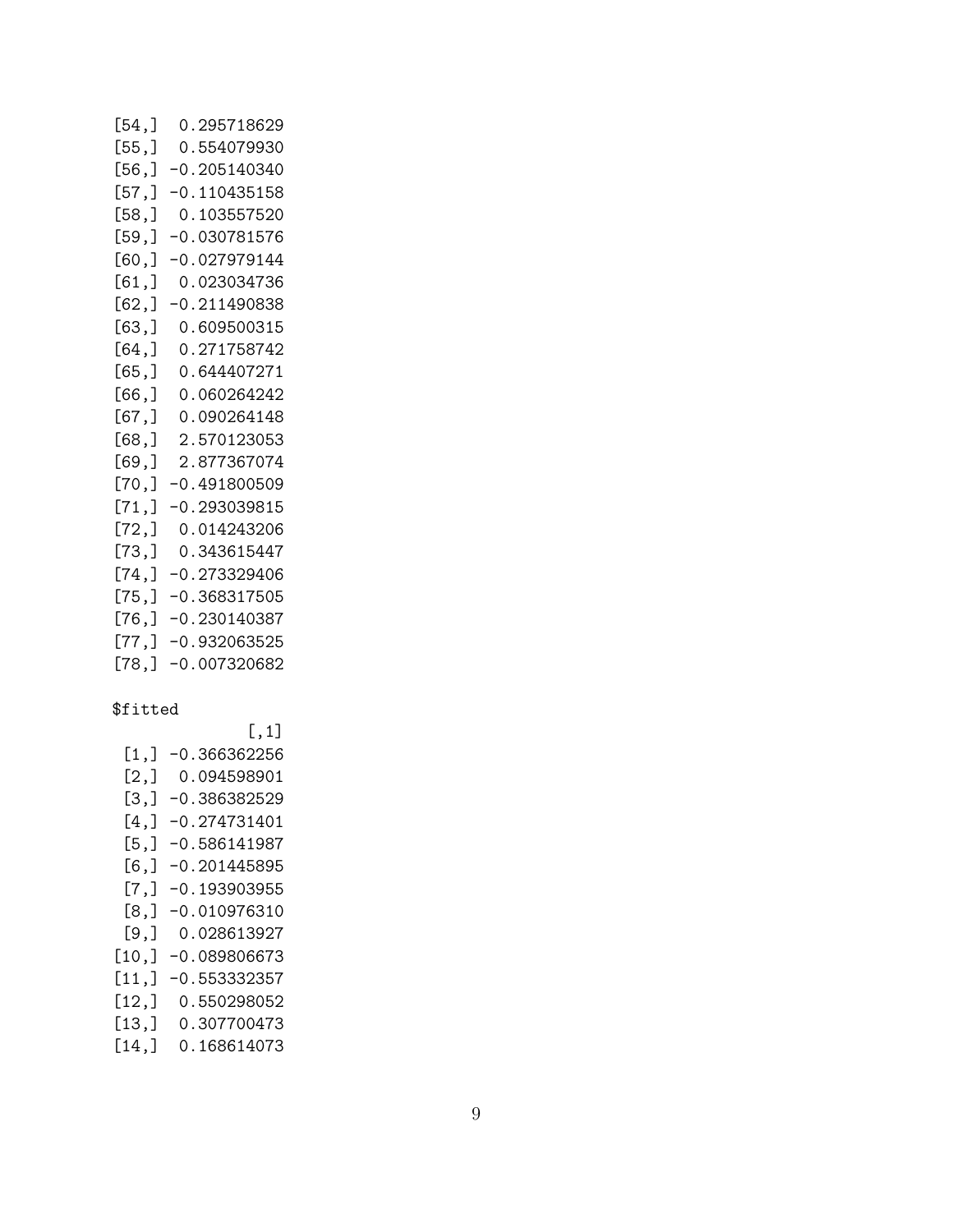| [15,     | 1.295059624    |
|----------|----------------|
| [16,     | 1.643466286    |
|          |                |
| [17,]    | $-0.158516646$ |
| [18, ]   | $-0.130426445$ |
|          |                |
| [19,     | 0.135686027    |
| [20,]    | 0.281868129    |
| [21,]    | 0.382731419    |
|          | 0.698447049    |
| [22,]    |                |
| [23, ]   | $-0.313192294$ |
| [24, ]   | 0.280784544    |
| [25,]    | $-0.367361043$ |
|          |                |
| [26, ]   | 0.191818806    |
| [27,]    | $-0.684333202$ |
| [28, ]   | -0.384884748   |
| [29, ]   | 0.583871117    |
|          |                |
| [30,]    | 0.363181599    |
| [31,]    | $-0.741811306$ |
| [32,]    | $-0.229147567$ |
| [33,]    | 0.123795446    |
|          |                |
| [34,]    | 0.185098890    |
| [35, ]   | $-0.215696767$ |
| [36,]    | $-0.406131206$ |
| [37,     | 0.312903536    |
| [38,]    | $-0.287451571$ |
|          |                |
| [39,]    | $-0.217894850$ |
| $[40,$ ] | $-0.706520749$ |
| [41,     | $-1.834160944$ |
| [42,]    | $-2.159037019$ |
| [43,]    | $-2.356109681$ |
|          |                |
| [44, ]   | $-1.758863338$ |
| $[45,$ ] | $-2.209116354$ |
| [46,]    | $-1.969546915$ |
| [47, ]   | $-2.106921701$ |
| [48,]    | $-1.463597489$ |
|          |                |
| [49, ]   | $-0.815192008$ |
| [50,]    | -0.612168926   |
| [51,]    | 0.480472732    |
| [52,]    | $-0.019938569$ |
|          |                |
| [53,]    | 0.119017050    |
| [54,     | 0.295718629    |
| [55,]    | 0.554079930    |
| [56,]    | $-0.205140340$ |
|          |                |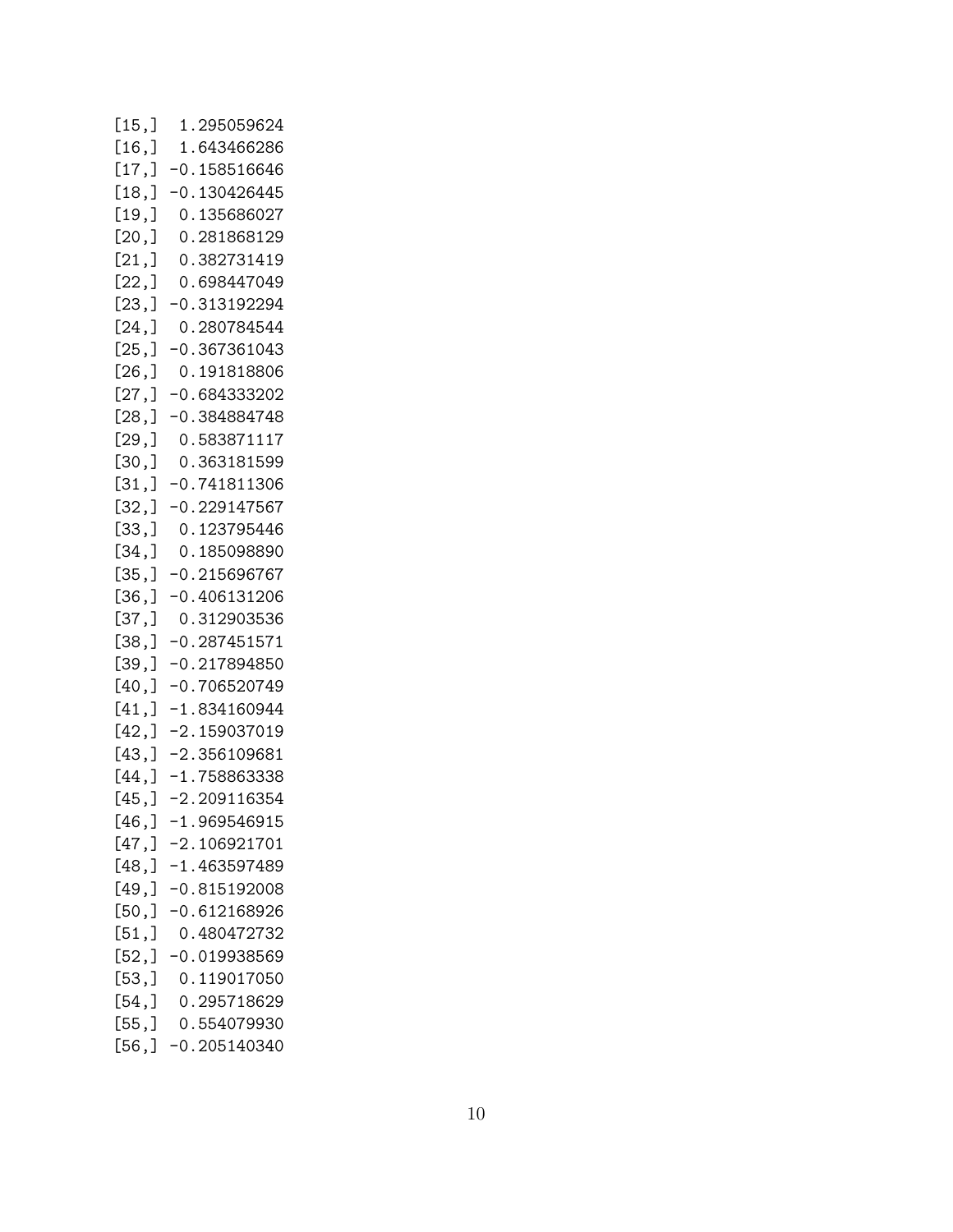| [57, ]                      | $-0.110435158$ |  |  |  |  |
|-----------------------------|----------------|--|--|--|--|
| [58,]                       | 0.103557520    |  |  |  |  |
| [59,]                       | -0.030781576   |  |  |  |  |
| [60,]                       | $-0.027979144$ |  |  |  |  |
| [61,]                       | 0.023034736    |  |  |  |  |
| [62,]                       | -0.211490838   |  |  |  |  |
| [63,]                       | 0.609500315    |  |  |  |  |
| [64,]                       | 0.271758742    |  |  |  |  |
| [65,]                       | 0.644407271    |  |  |  |  |
| [66,]                       | 0.060264242    |  |  |  |  |
| [67,]                       | 0.090264148    |  |  |  |  |
| [68,]                       | 2.570123053    |  |  |  |  |
| [69,]                       | 2.877367074    |  |  |  |  |
| [70,]                       | $-0.491800509$ |  |  |  |  |
| [71,                        | $-0.293039815$ |  |  |  |  |
| [72,]                       | 0.014243206    |  |  |  |  |
| [73,]                       | 0.343615447    |  |  |  |  |
| [74,]                       | -0.273329406   |  |  |  |  |
| [75,]                       | -0.368317505   |  |  |  |  |
| [76,]                       | $-0.230140387$ |  |  |  |  |
| [77,]                       | -0.932063525   |  |  |  |  |
| [78,]                       | $-0.007320682$ |  |  |  |  |
| \$pvaluesMarginal<br>[1] NA |                |  |  |  |  |

> names(tab)

[1] "table" "coef" "fitted" [4] "pvaluesMarginal"

> tab\$table

chr start end value area cluster indexStart indexEnd 13 chr1 2351 2701 -1.6355668 17.9912351 2 40 50 8 chr2 451 501 2.7237451 5.4474901 3 68 69 2 chr1 491 526 1.4692630 2.9385259 1 15 16 14 chr2 901 901 -0.9320635 0.9320635 3 77 77 12 chr1 2036 2036 -0.7418113 0.7418113 2 31 31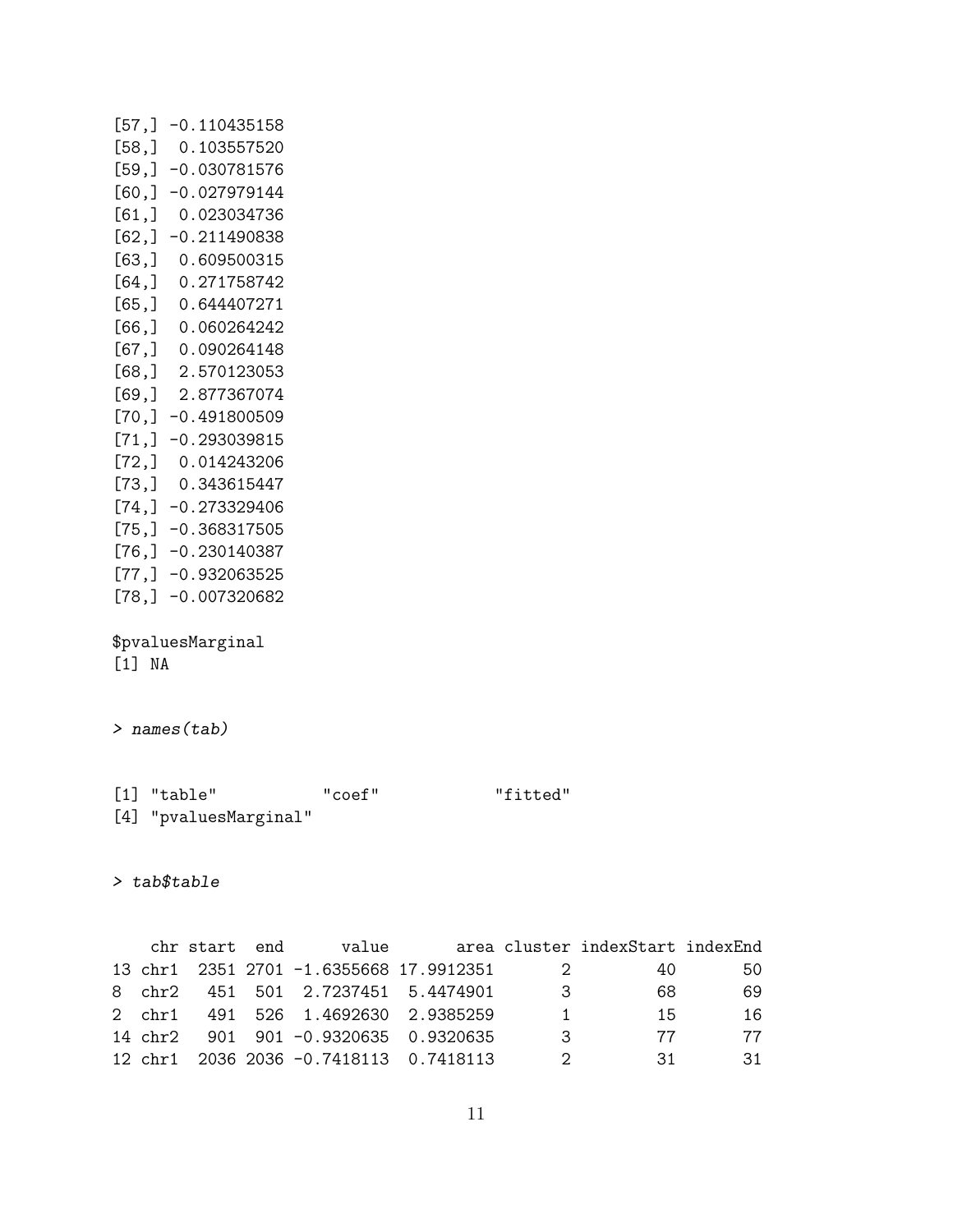| 3              | chr1           | 736        | 736       | 0.6984470         | 0.6984470 | 1              | 22 | 22 |
|----------------|----------------|------------|-----------|-------------------|-----------|----------------|----|----|
| 11             | chr1           | 911        |           | $911 - 0.6843332$ | 0.6843332 | 1              | 27 | 27 |
| 7              | chr2           | 301        | 301       | 0.6444073         | 0.6444073 | 3              | 65 | 65 |
| 6              | chr2           | 201        | 201       | 0.6095003         | 0.6095003 | 3              | 63 | 63 |
| 9              | chr1           | 141        |           | 141 -0.5861420    | 0.5861420 | $\mathbf{1}$   | 5  | 5  |
| 4              | chr1           | 981        | 981       | 0.5838711         | 0.5838711 | $\mathbf{1}$   | 29 | 29 |
| 5              | chr1           |            | 2876 2876 | 0.5540799         | 0.5540799 | $\overline{2}$ | 55 | 55 |
| 10             | chr1           | 351        |           | 351 -0.5533324    | 0.5533324 | $\mathbf{1}$   | 11 | 11 |
| $\mathbf{1}$   | chr1           | 386        | 386       | 0.5502981         | 0.5502981 | 1              | 12 | 12 |
|                |                | L clusterL |           |                   |           |                |    |    |
| 13             | 11             | 29         |           |                   |           |                |    |    |
| 8              | $\overline{2}$ | 20         |           |                   |           |                |    |    |
| $\overline{2}$ | $\overline{2}$ | 29         |           |                   |           |                |    |    |
| 14             | 1              | 20         |           |                   |           |                |    |    |
| 12             | 1              | 29         |           |                   |           |                |    |    |
| 3              | 1              | 29         |           |                   |           |                |    |    |
| 11             | 1              | 29         |           |                   |           |                |    |    |
| $\overline{7}$ | $\mathbf{1}$   | 20         |           |                   |           |                |    |    |
| 6              | 1              | 20         |           |                   |           |                |    |    |
| 9              | 1              | 29         |           |                   |           |                |    |    |
| 4              | 1              | 29         |           |                   |           |                |    |    |
| 5              | 1              | 29         |           |                   |           |                |    |    |
| 10             | 1              | 29         |           |                   |           |                |    |    |
| $\mathbf{1}$   | 1              | 29         |           |                   |           |                |    |    |

Briefly, the bumphunter function fits a linear model for each location (like lmFit from the limma package), focusing on one specific column (coefficient) of the design matrix. This coefficient of interest is optionally smoothed. Subsequently, a permutation can be used to test is formed for this specific coefficient.

The simplest way to use permutations to create a null distribution is to set B. If the number of samples is large this can be set to a large number, such as 1000. Note that this will be slow and we have therefore provided parallelization capabilities. In cases were the user wants to define the permutations, for example cases in which all possible permutations can be enumerated, these can be supplied via the permutation argument.

Note that the function permits the matrix X to have more than two columns. This can be useful for those wanting to fit models that try to adjust for confounders, such as age and sex. However, when X has columns other than those representing an intercept term and the covariate of interest, the permutation test approach is not recommended. The function will run but give a warning. A method based on the bootstrap for linear models of Efron and Tibshirani [\[1\]](#page-12-1) may be more appropriate but this is not currently implemented.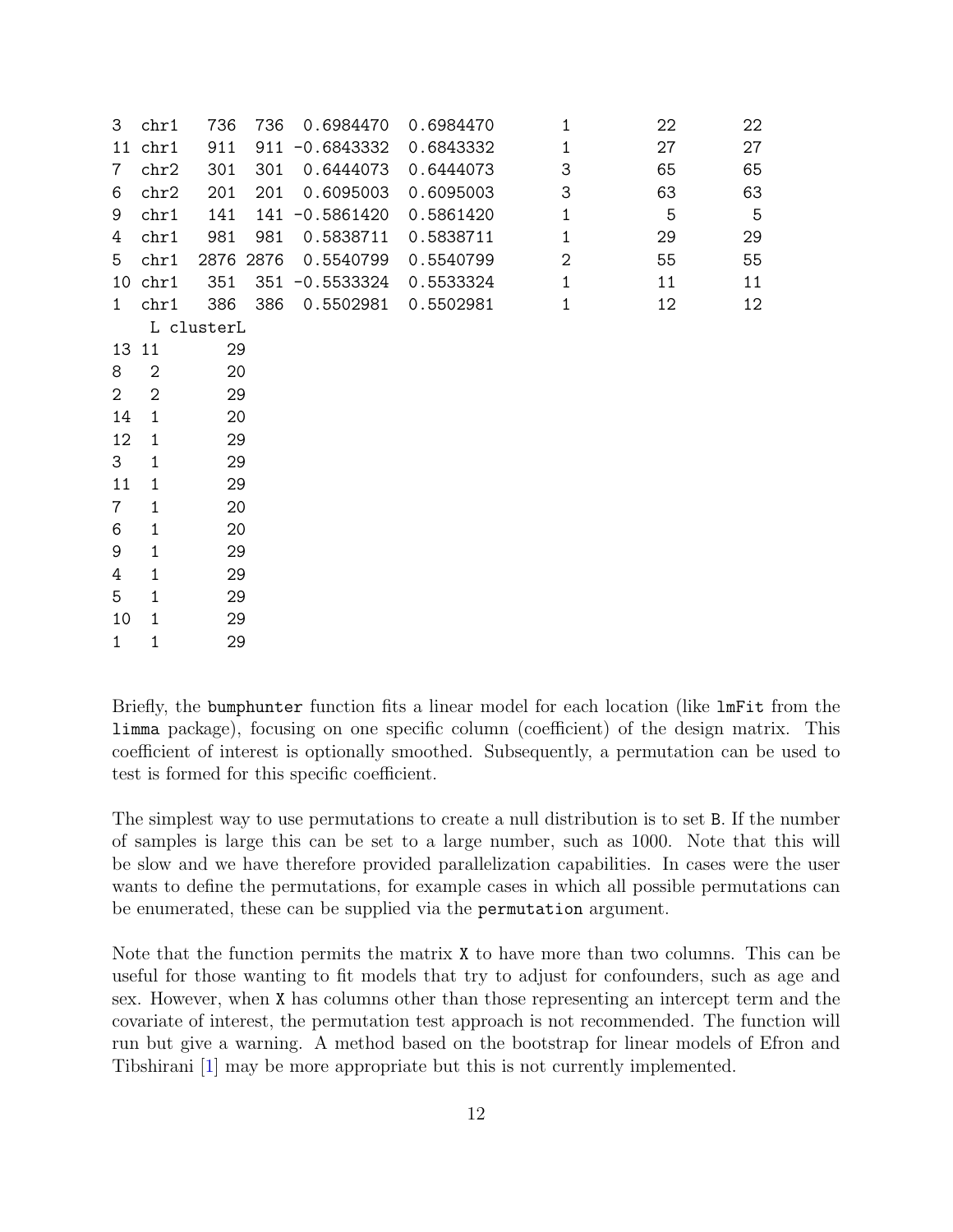## Faster bumphunting with multiple cores

bumphunter can be speeded up by using multiple cores. We use the foreach package which allows different parallel "back-ends" that will distribute the computation across multiple cores in a single machine, or across multiple machines in a cluster. The most straightforward usage, illustrated below, involves multiple cores on a single machine. See the foreach documentation for more complex use cases, as well as the packages doParallel and doSNOW (among others). Finally, we use doRNG to ensure reproducibility of setting the seed within the parallel computations.

In order to use the foreach package we need to register a backend, in this case a multicore machine with 2 cores.

```
> library(doParallel)
> registerDoParallel(cores = 2)
```
bumphunter will now automatically use this backend

```
> tab <- bumphunter(y, X, chr, pos, cl, cutoff=.5, B=250, verbose = TRUE)
> tab
```

```
a 'bumps' object with 14 bumps
```
### References

- <span id="page-12-1"></span>[1] B. Efron and R.J. Tibshirani.
- <span id="page-12-0"></span>[2] Andrew E Jaffe, Peter Murakami, Hwajin Lee, Jeffrey T Leek, M Daniele Fallin, Andrew P Feinberg, and Rafael A Irizarry. Bump hunting to identify differentially methylated regions in epigenetic epidemiology studies. International Journal of Epidemiology, 41(1):200–209, 2012.

### Cleanup

This is a cleanup step for the vignette on Windows; typically not needed for users.